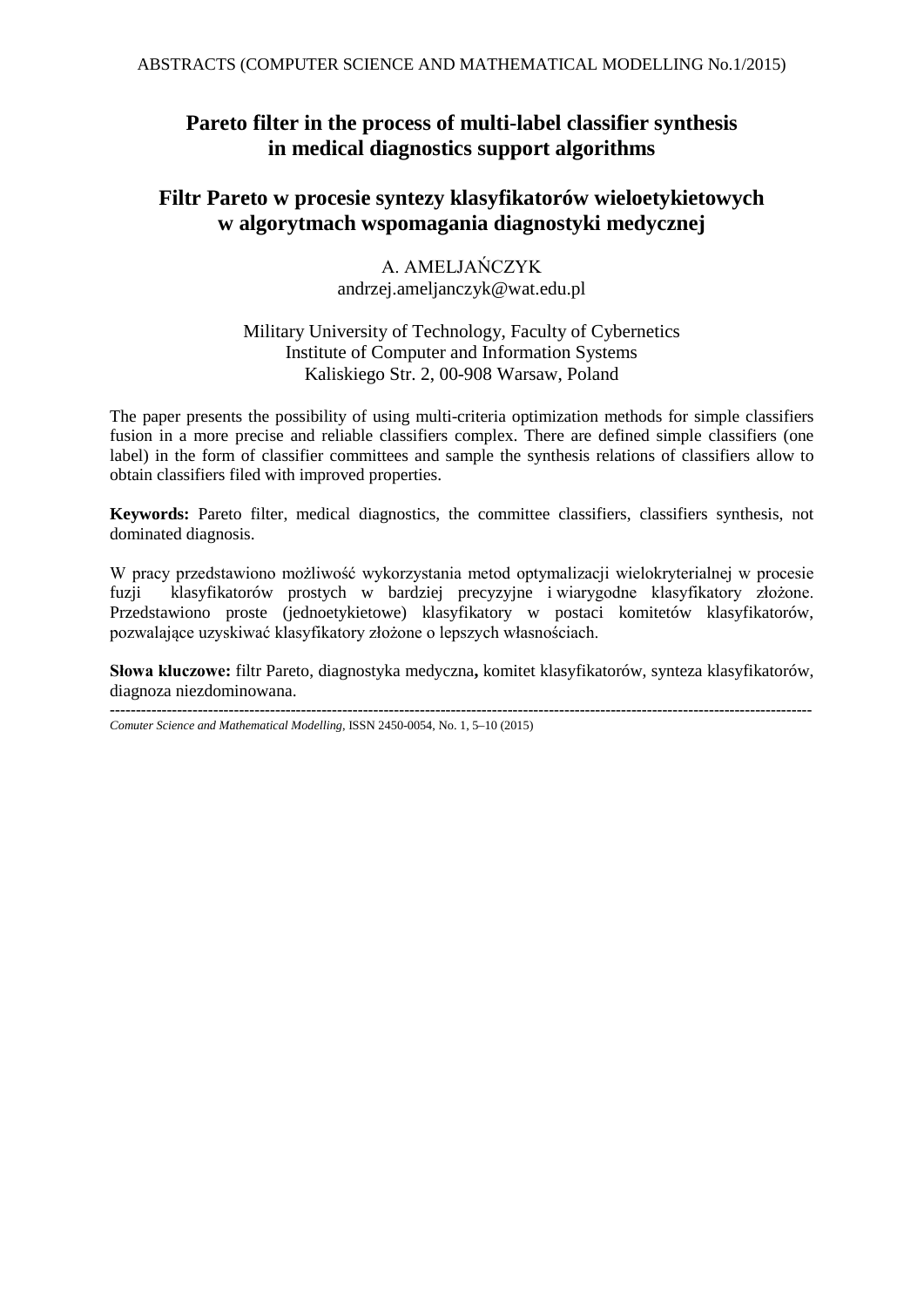## **Property analysis of multi-label classifiers in the example of determining the initial medical diagnosis**

## **Analiza własności klasyfikatorów wieloetykietowych na przykładzie określania wstępnej diagnozy**

A. AMELJAŃCZYK andrzej.ameljanczyk@wat.edu.pl

#### Military University of Technology, Faculty of Cybernetics, Institute of Computer and Information Systems Kaliskiego Str. 2, 00-908 Warsaw, Poland

In the paper analysis of properties of medical diagnoses acquired using simple and complex classifiers was performed. The introduced terms are illustrated with a comprehensive example in the field of medical diagnostics.

**Keywords:** medical diagnostics, committee classifiers, synthesis of classifiers, not dominated diagnosis classifier reliability.

W pracy dokonano analizy własności wstępnych diagnoz medycznych uzyskiwanych z zastosowaniem klasyfikatorów prostych i złożonych. Wprowadzone pojęcia zilustrowano obszernym przykładem z zakresu diagnostyki medycznej.

**Słowa kluczowe**: diagnostyka medyczna**,** klasyfikatory jednoetykietowe i wieloetykietowe, klasyfikatory proste i złożone, komitet klasyfikatorów, synteza klasyfikatorów, diagnoza niezdominowana, wiarygodność klasyfikatora.

**----------------------------------------------------------------------------------------------------------------------------------------** *Comuter Science and Mathematical Modelling*, ISSN 2450-0054, No. 1, 11–16 (2015)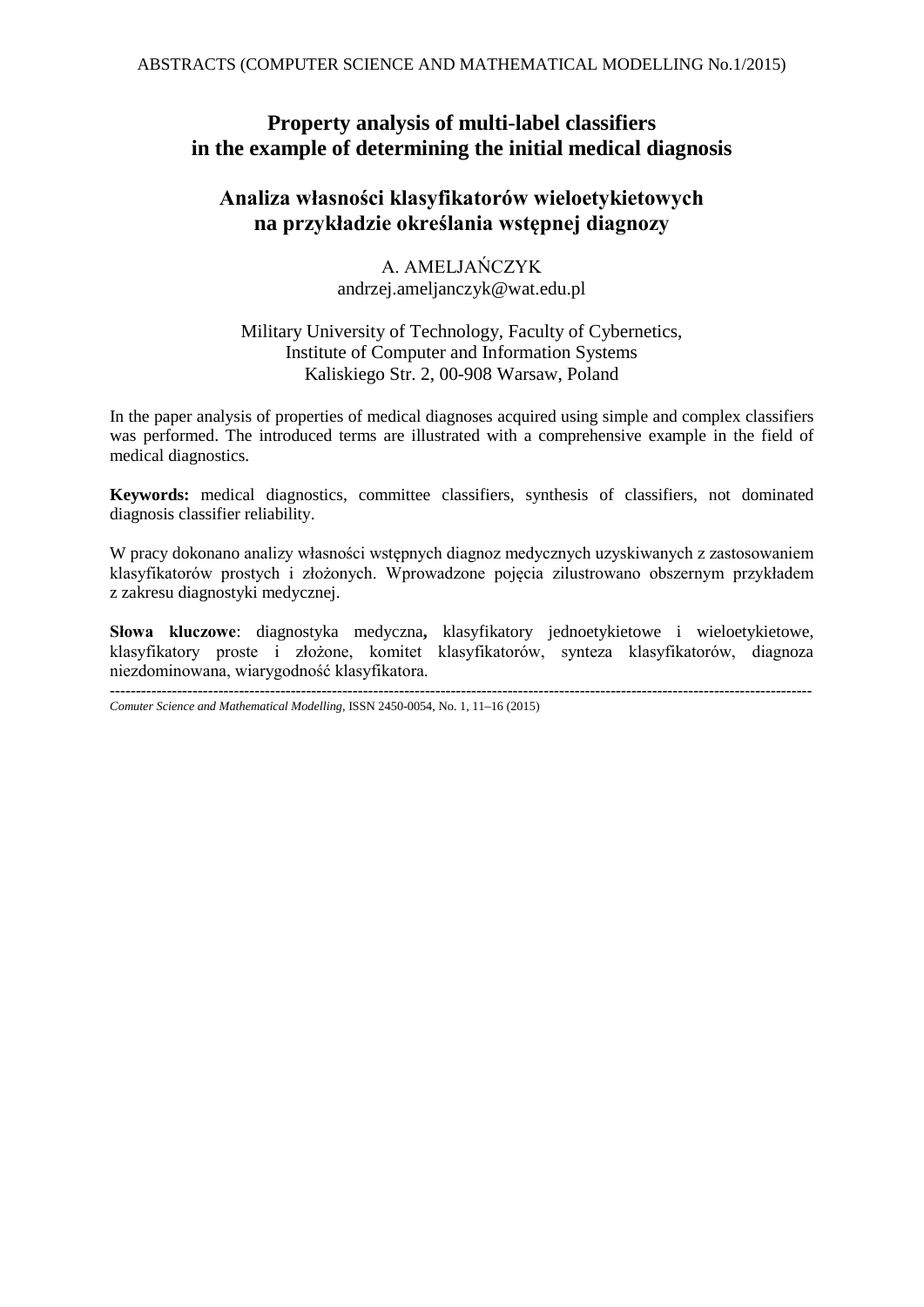# **Time-based deterministic model of information security of a business organization**

## **Deterministyczny model czasowy bezpieczeństwa informacyjnego organizacji biznesowej**

### A. CHOJNACKI, G. PIENIĄŻEK

#### andrzej.chojnacki@wat.edu.pl, grzegorz.pieniazek@gmail.com

#### Military University of Technology, Faculty of Cybernetics Kaliskiego Str. 2, 00-908 Warsaw, Poland

This paper discusses information security of a business organization using a time-based mathematical deterministic model. The model addresses key features of a business organization from the point of view of information security and calculates the level of information security based on quantitative values. Next, the introduced model is used to evaluate the level of information security that could be achieved for known threats within a given budget. For this reason, an optimization problem of safeguard implementation is formulated and an optimization method based on dynamic programming is used to address the issue. Two samples, local and global security metrics, defined in the model are described and one of them is used in optimizing safeguard implementation.

**Keywords:** information security, deterministic model, dynamic programming.

W artykule omówiono bezpieczeństwo informacyjne w organizacji biznesowej z wykorzystaniem deterministycznego modelu matematycznego opartego na przedziałach czasowych. Model odnosi się do kluczowych cech organizacji biznesowej z punktu widzenia bezpieczeństwa informacyjnego i oblicza poziom bezpieczeństwa informacyjnego w oparciu o miary ilościowe. Następnie wprowadzony model jest wykorzystany do oceny poziomu bezpieczeństwa informacyjnego, które może być osiągnięte dla znanych zagrożeń przy określonym budżecie. Z tego powodu został sformułowany problem optymalizacyjny wdrażania zabezpieczeń, a następnie przedstawiono sposób rozwiązania tego problemu oparty o metodę programowania dynamicznego. Dwie miary bezpieczeństwa informacyjnego, lokalna i globalna, zostały opisane w modelu matematycznym, natomiast jedna z miar została użyta w zadaniu optymalizacyjnym.

**Słowa kluczowe:** bezpieczeństwo informacyjne, model deterministyczny, programowanie dynamiczne.

**----------------------------------------------------------------------------------------------------------------------------------------** *Comuter Science and Mathematical Modelling*, ISSN 2450-0054, No. 1, 17–24 (2015)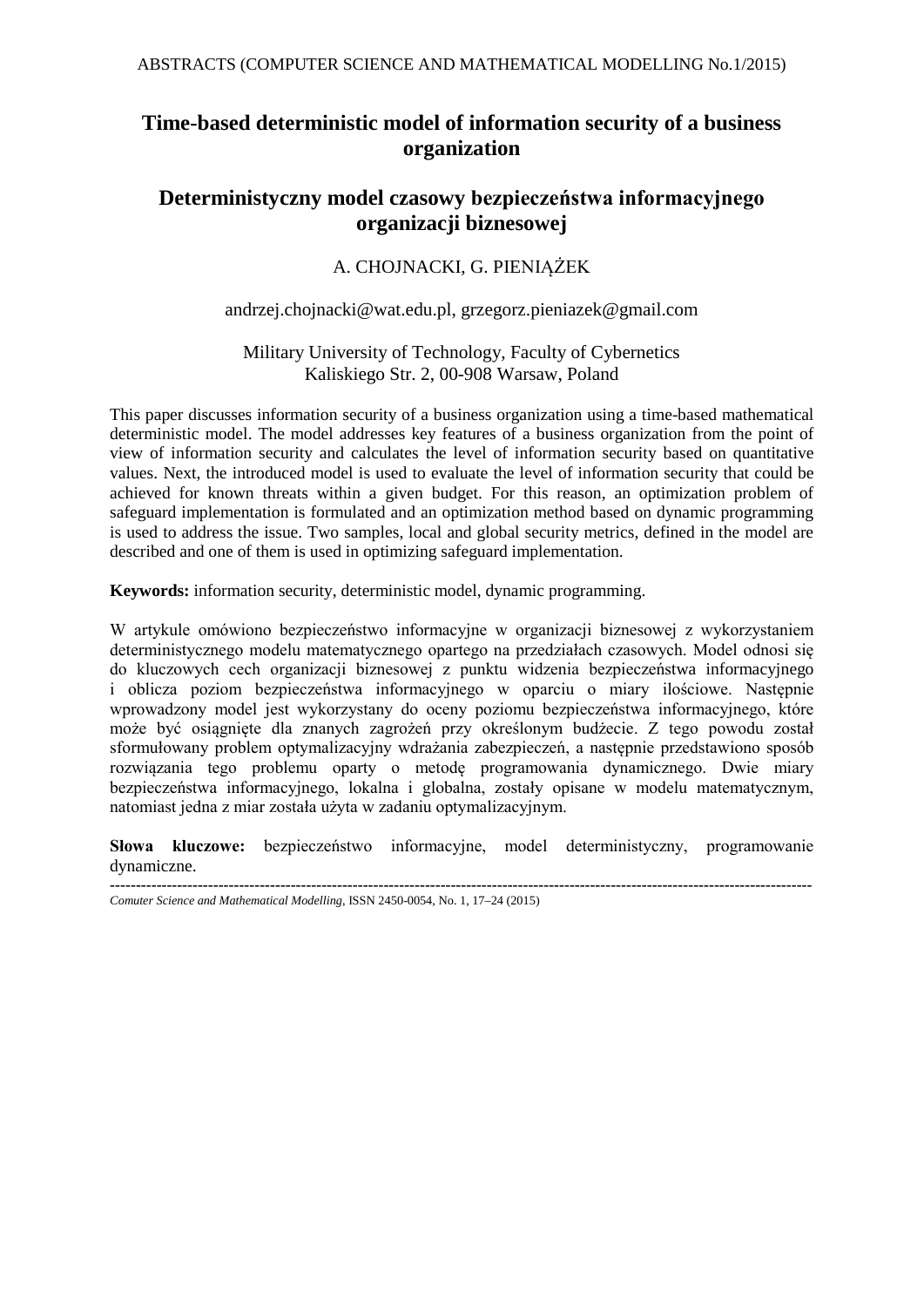### **Model of attrition process control**

### **Model sterowania procesem ubywania**

# M. CHUDY

#### mchudy@wat.edu.pl

#### Military University of Technology, Faculty of Cybernetics Kaliskiego Str. 2, 00-908 Warsaw, Poland

The essence of the presented attrition process control relies on the solving defined sequence of target assignment problems at specific moments. The sequence of these moments is obtained for both sides of the battle. The model takes into account the changes of the number of means and targets as well as changes in environmental conditions. It is reflected in the parameters of problems. Each of the considered assignment problems belongs to the class of general assignment problems which does not contain totally unimodular matrix factors.

**Keywords:** mathematical modeling, attrition process, assignment problem.

Istotą proponowanego modelu sterowania procesem ubywania potencjałów w walce jest rozwiązywanie sekwencji zadań przydziału celów w określonych chwilach czasowych. Chwile te są wyznaczone dla obu stron walczących. Model uwzględnia zmiany liczby środków walki oraz zamiany warunków otoczenia. Odzwierciedlone jest to poprzez zmiany parametrów problemów. Każdy ze sformułowanych problemów należy do klasy uogólnionych zadań przydziału i może nie posiadać unimodularnej macierzy współczynników ograniczeń. Wskazano przykłady opracowanych metod rozwiązywania takich zadań.

**----------------------------------------------------------------------------------------------------------------------------------------**

**Słowa kluczowe**: modelowanie matematyczne, proces ubywania, zadania przydziału.

*Comuter Science and Mathematical Modelling*, ISSN 2450-0054, No. 1, 25–30 (2015)